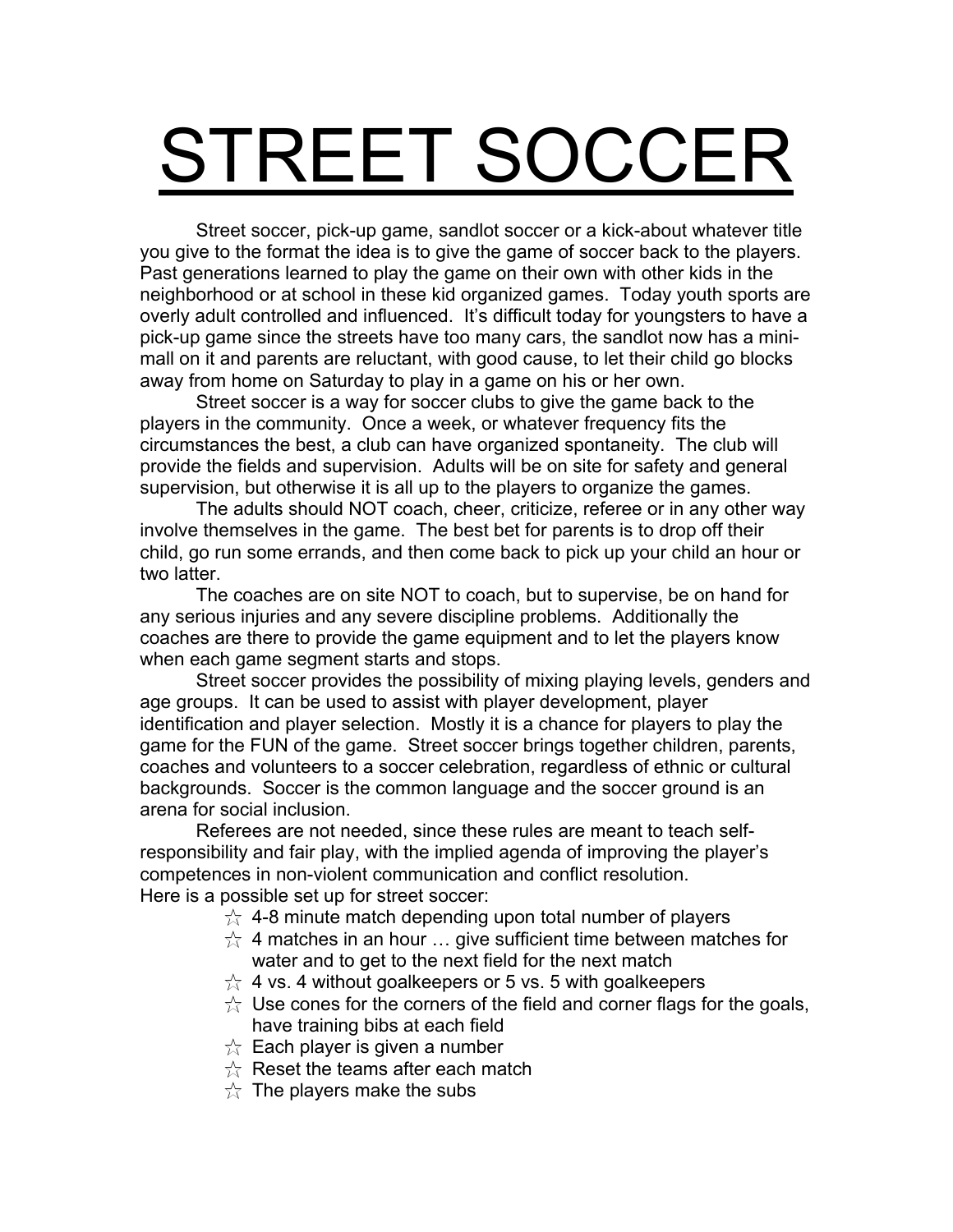- $\chi$  The players solve disputes
- $\chi$  The coach keeps time
- $\forall$  The coach records the points for all of the players

## POINTS

| Win           | = 3   |
|---------------|-------|
| Draw          | = 1   |
| Loss          | $= 0$ |
| Goal          | $= 1$ |
| Shutout       | = 1   |
| <b>Assist</b> | $= 1$ |
| Shutout       | = 1   |
| MVP           | = 1   |

Players must report *their* points at the end of the match.

*"Play has become spectacle, with few protagonists and many spectators, soccer for watching. And that spectacle has become one of the most profitable businesses in the world, organized not for play but rather to impede it. The technocracy of professional sport has managed to impose soccer of lightning speed and brute strength, a soccer that negates joy, kills fantasy and outlaws daring. Luckily, on the field you can still see, even if only once in a long while, some insolent rascal who sets aside the script and commits the blunder of dribbling past the entire opposing side, the referee and the crowds in the stands, all for the carnal delight of embracing the forbidden adventure of freedom." Eduardo Galeano* 

A small field with a small number of players; this means the action will be constant and quick. Nowhere else do such at once elementary and highly differentiated processes take place in so small an area and with such simple means.

Uniform clothing is not a requirement to play in a pick-up game.

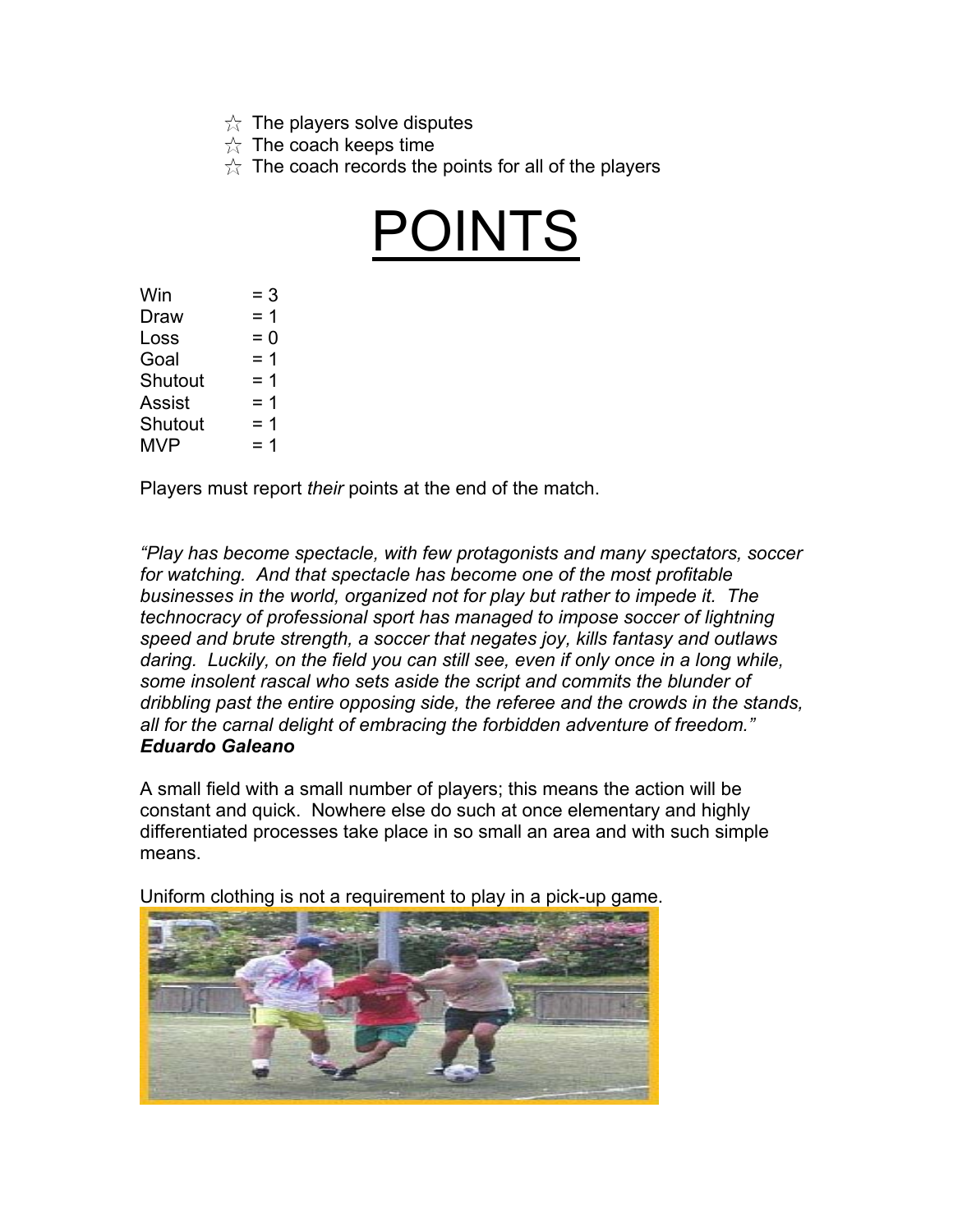#### What is "Street Soccer"…

- Soccer is the undisputed  $# 1$  game in the world and the primary way kids around the world developed their ball skills was through "street soccer". World-class players came out of this environment. Most pro players did not see a coach or join a club until the age of 12.
- Traditionally, kids played in open spaces, schoolyards, on the street, or anywhere they could put together a field. The kids directed this free play. The kids, with little input from adults, carried out the creation & management of the game. The game was theirs.
- They played everyday, sometimes for hours, no subs, no lines, no boring drills, no laps or lectures, no parents or coaches pacing up and down the sidelines yelling instructions. The played without pressure to win or perform for anyone.
- They allowed the game to be their teacher, and thus learned to experiment, solve problems, make decisions, learn from trial & error, observed other players, become self-reliant, self-directed and expressed their imagination & creativity. In the beginning "discovery learning" is more time-consuming than the traditional approaches of drills & coaching, but in the end this process actually speeds up development.
- They saw "The Big Game" through their own eyes and played their version of it and they enjoyed it!
- All over the world that game is disappearing. The risks of modern life and the rise of organized youth programs have all but eliminated the unstructured, child-centered games of the past. The consequences of these changes are being felt deeply in soccer countries around the world. Even in North America, the realization of too much structure in young ages is not conducive to the development of players.
- There is little free time in modern life, playing in one's own free time has been replaced with the obligatory overly coached & overly structured soccer time.
- The players don't gather themselves to play for fun, and when they do play they are outnumbered 2 to 1, parent to player. The fields are marked & lined, goals are in place. The fields rest idle until it is soccer time, and soccer time is organized time. The soccer ball sits in the closet & the child plays video games until they are told to play.
- Our game, which was free and spontaneous, is now organized and obligatory…so where do we go from here?

### **Freddy Adu: Just Going Out To Play**

Says Pele, "I told him, 'Listen. God give you, you know, the gift to play football.'" Freddy learned the game as soon as he learned to walk, in his native Ghana, in West Africa. He didn't just play soccer; he lived it.

"I did not go one day without playing," he recalls, and it was just kicking and learning.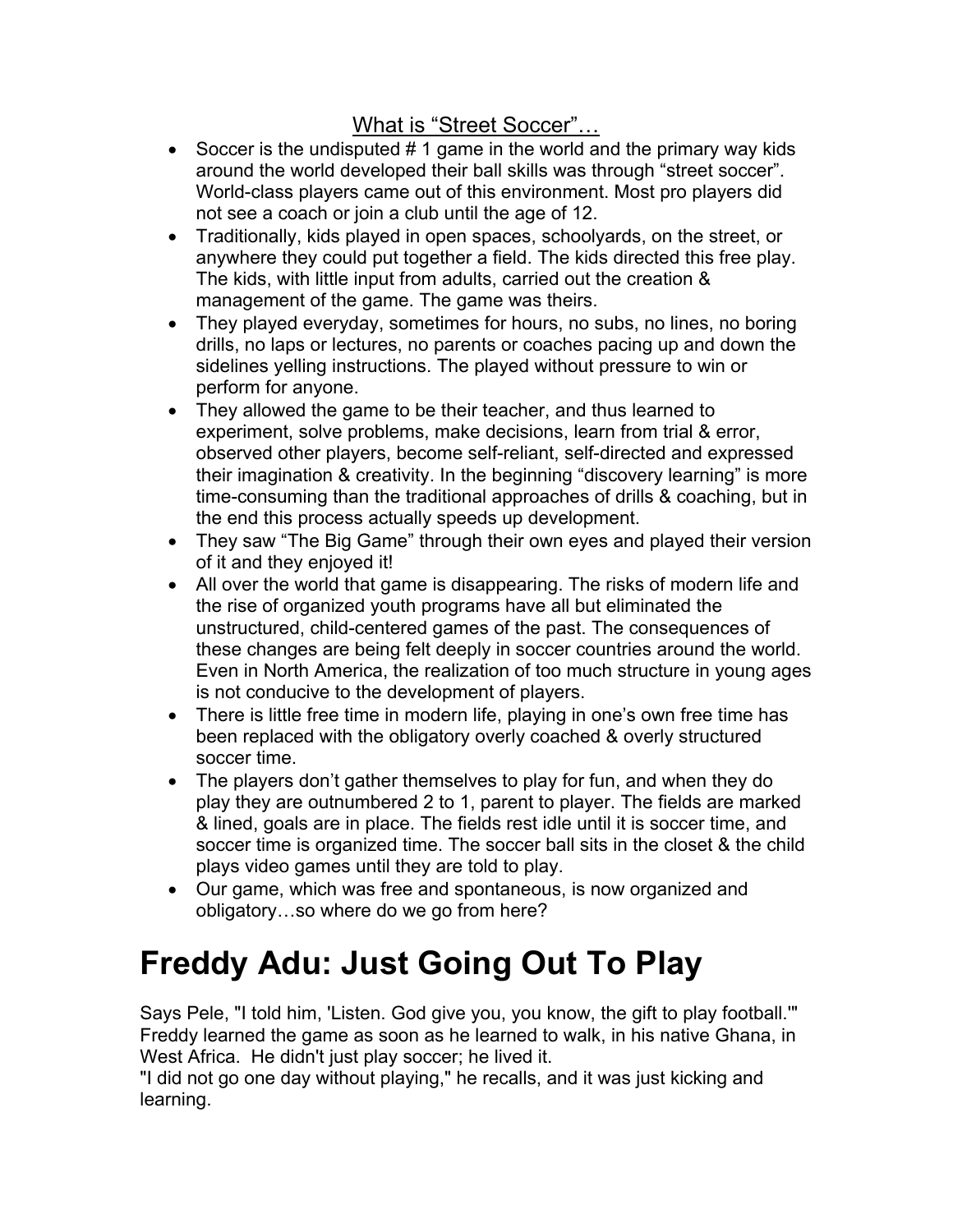"It was awesome," he explains, "because, you know, like, there was no coaches, no one to tell you what to do. It was just, you play and learn stuff on your own." It was during those early days in Ghana that Freddy's mother, Emelia, first encouraged her soccer prodigy.

Freddy recalls: "My mom was always the supplier of soccer balls, and so people were always knocking on my door, and trying to get me out so we could play." Freddy's street soccer days ended in 1998, after his parents entered a visa lottery at the U.S. embassy in Ghana. They won the lottery and got visas to come to the United States. Freddy was 8 years old.

Somagic Street Soccer <http://www.in-the-zone.org/index.html>

Modified soccer <http://www.osysa.com/ModifyingStreetSoccer.html>

Street Soccer in England [http://fp.futsal.f9.co.uk/Articles/what\\_was\\_street\\_soccer.htm](http://fp.futsal.f9.co.uk/Articles/what_was_street_soccer.htm)

Academy – street soccer [http://fp.futsal.f9.co.uk/Articles/what\\_was\\_street\\_soccer.htm](http://fp.futsal.f9.co.uk/Articles/what_was_street_soccer.htm)

Street Soccer lessons from a World Cup Star [http://www.finesoccer.com/soccer\\_edition\\_112.htm](http://www.finesoccer.com/soccer_edition_112.htm)

#### Nor is a grass field.

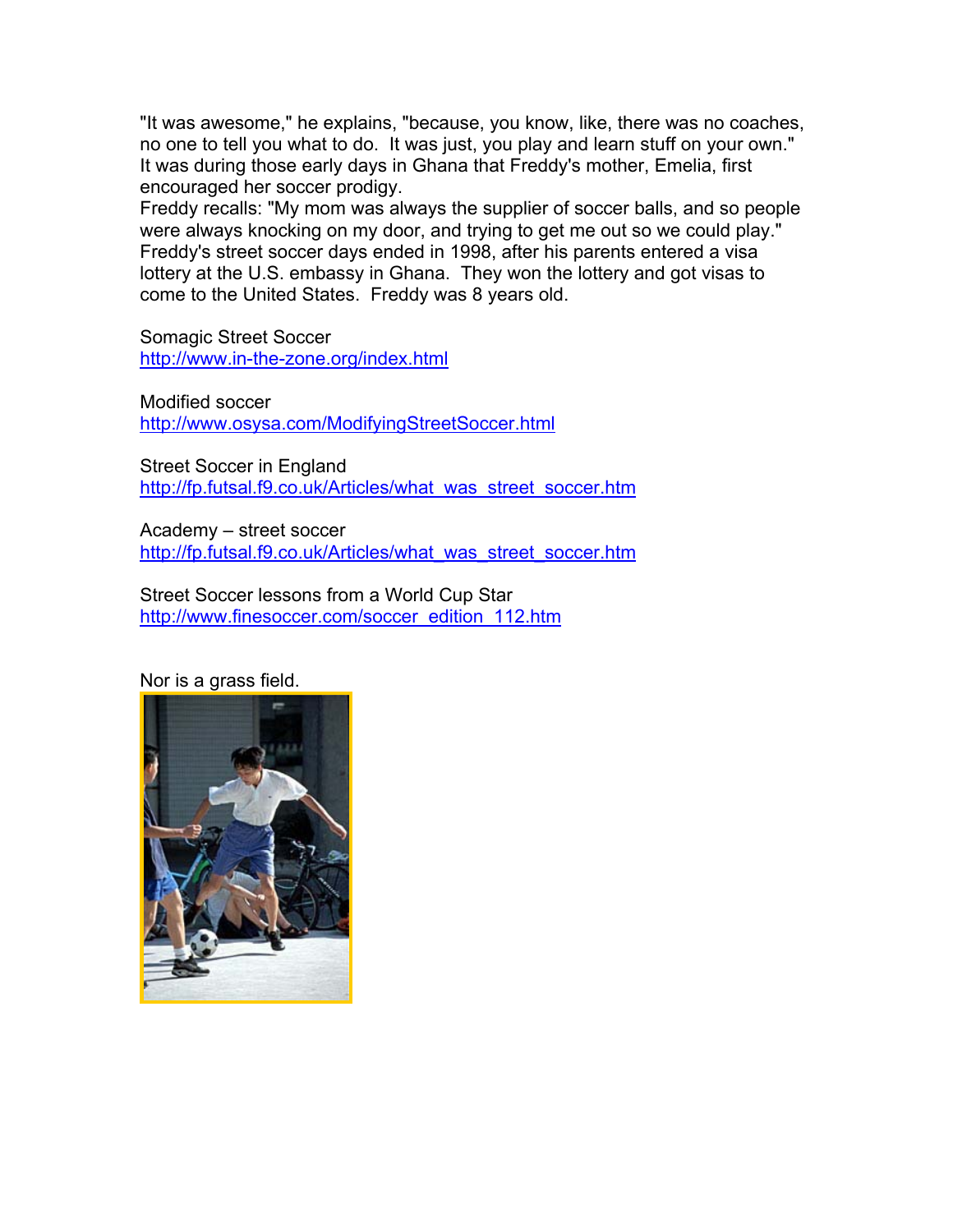Mixed age groups can play together ... even adults and kids.<br>Not have a set that with a set of the set of the set of the set of the set of the set of the set of the set of



Resources: [http://www.cnsfund.org/DVD/index\\_E.html](http://www.cnsfund.org/DVD/index_E.html)

<http://www.iowasoccer.org/coaching/articles.html>

<http://www.thepitch.org/text/a5.htm>

Street Soccer Commercial: <http://www.planetpoint.com/jerrydugan/flf3.html>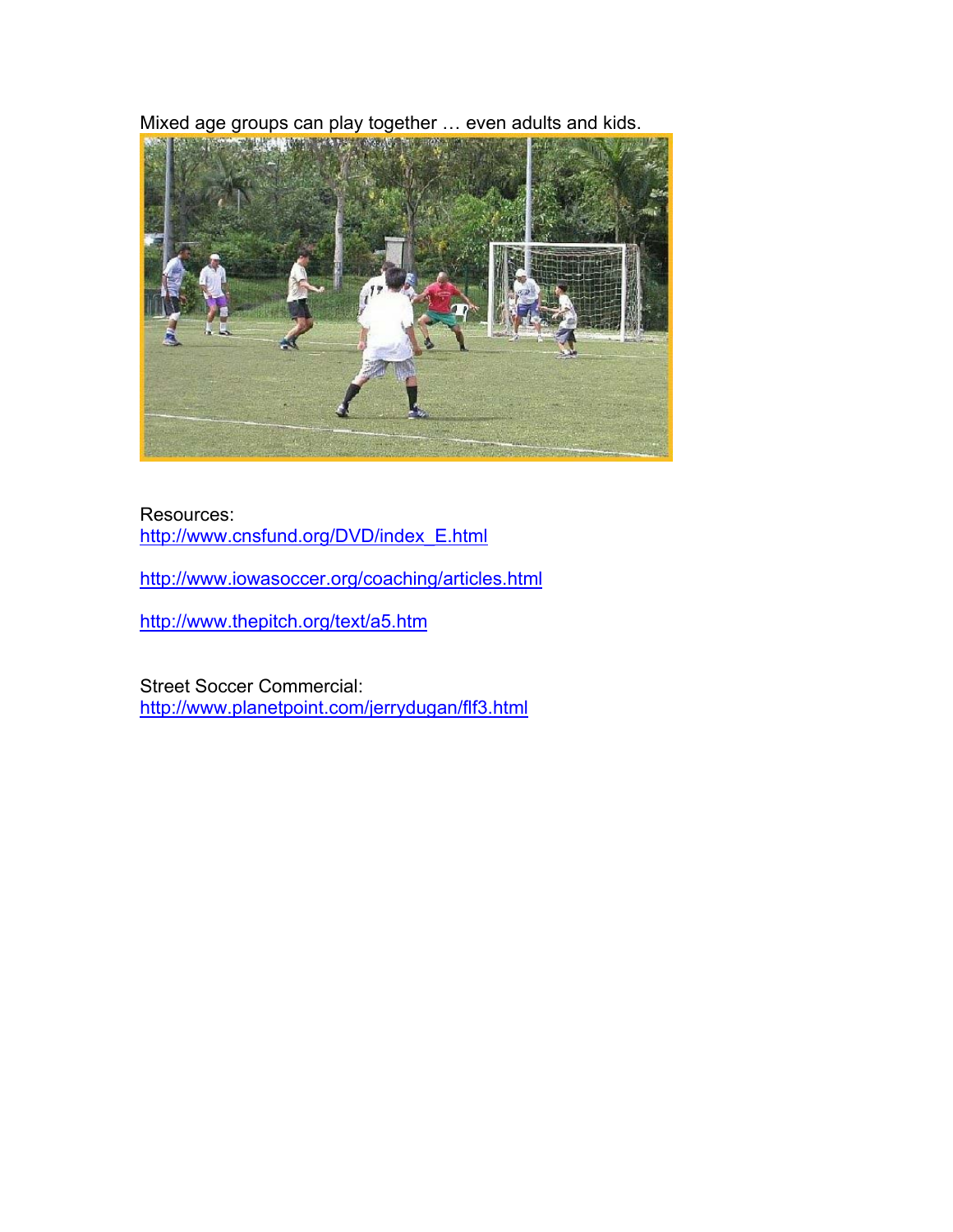

#### **Street Soccer And Small Sided Games**

By Andy Roxburgh

It was lunchtime in Turin, and while others around the table spoke about the UEFA Champions League match which would take place that evening in the Stadio Delle Alpi between Juventus FC and Manchester United FC, Roberto Bettega, Juve's vice-chairman and former star player, talked to me about street football.

#### 'Time for self-expression'

"Although I was attached to this club from the age of nine years, much of my development took place in the streets – it was there that I practised and refined my basic skills," said Roberto, who won seven championships for the 'Old Lady' of Turin and represented Italy on 42 occasions. What troubles Roberto, who played alongside Michel Platini, Paolo Rossi, Zbigniew Boniek and other icons of the game, is the dominating style of many youth coaches. With the passion of a street fighter, he added: "Young players need some time for selfexpression, for spontaneity. Their coaches need to watch and listen more and instruct a little less."

#### Valid philosophy

In many parts of Europe, street football has all but disappeared, but the philosophy and the mentality remains valid. The street game was playercentred, competitive, skilful and fair, and the small-sided game, with one-onone a key element, was the basic form of play. Youngsters practised for hours on tricks and on passing and shooting techniques, using a wall as their silent partner. A love of football permeated all activities, and cups and medals (extrinsic motivation) had no immediate significance for the fierce young dreamers who were dedicated to the ball and lost in the romance of the game.

#### Grassroots Programme

UEFA, through its Grassroots Programme, is committed to supporting the associations and the clubs with their community schemes and player development programmes. Football leaders are acutely aware that the loss of the street environment, particularly in industrial regions, has provoked a greater need for training facilities, free-play areas, and appropriate equipment. But equally, there is an increasing demand for well-educated coaches who have the specific knowledge and the ability to work with young players Just as the smart